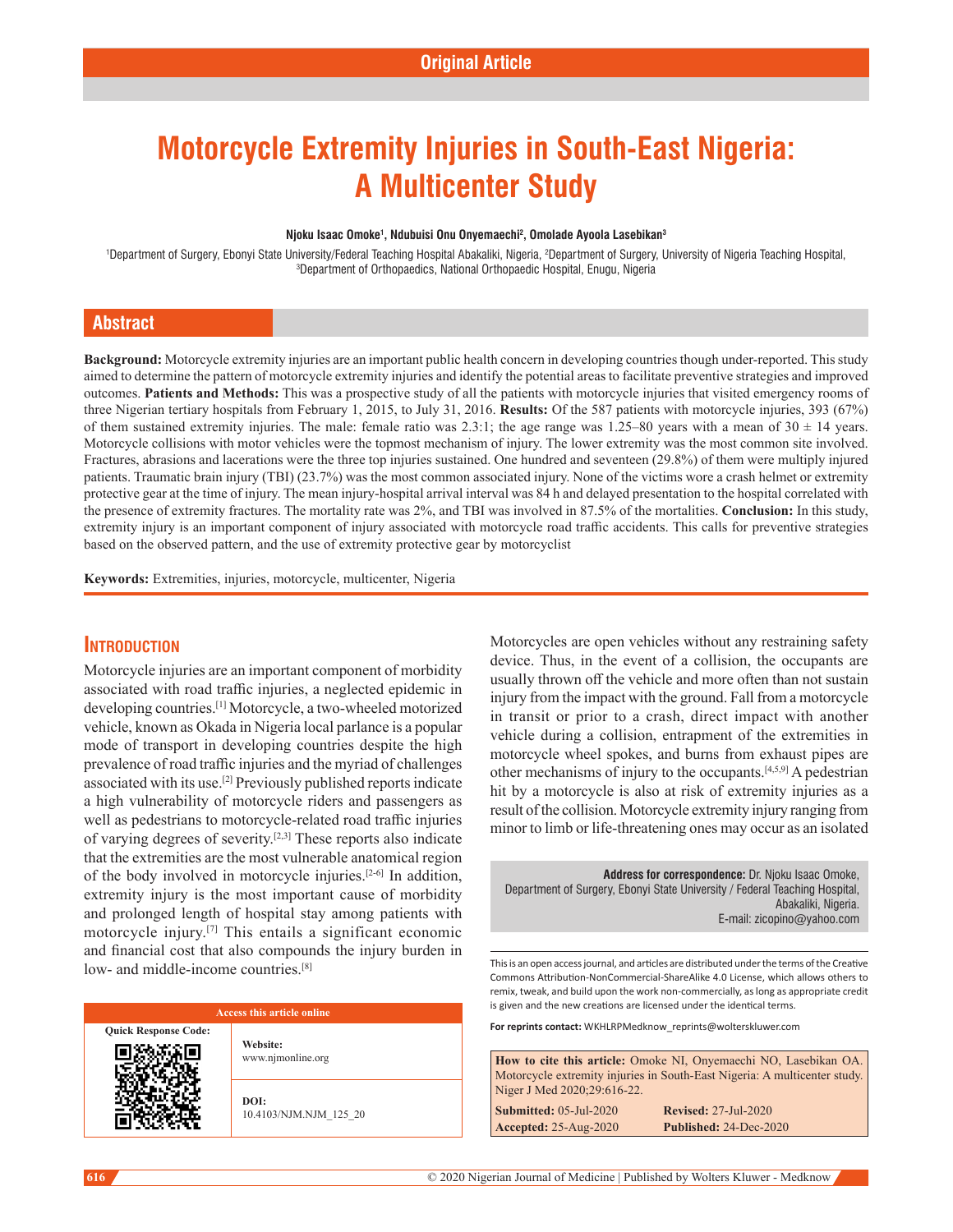injury limited to the extremities or as a component of injury in a polytraumatized victim.[4] The motorcycle crash morphology and mechanisms of injury and pericrash behavior vary in distribution from and within countries and have implications on the pattern and outcome of the injury.[2-5,10] Therefore, detailed information on the mechanisms and pattern of motorcycle extremity injuries in a given setting can facilitate preventive strategies and measures aimed at optimum care of the victims.

However, despite numerous published reports on motorcycle injuries,[2,3,5,6,11,12] the ones that focused on extremity injuries are very scanty.[4,13] This underscores the importance of this multicentre study aimed to determine the pattern of extremity injuries among the victims of motorcycle crashes seen in three tertiary hospitals in Nigeria and identify the potential areas for preventive measures and intervention for improved outcomes.

## **Patients and Methods**

This was a multicenter prospective study of all the patients with motorcycle extremity injuries seen at the accident and emergency department of three Nigerian tertiary hospitals, Federal Teaching Hospital Abakaliki Ebonyi State, National Orthopedic Hospital Enugu and University of Nigeria Teaching Hospital Ituku‑Ozala from February 1, 2015, to July 31, 2016. These three centers serve the South-East, South-South, and part of the North‑Central geopolitical zones of Nigeria.

The ethics and research committee of the hospitals approved the study protocol. Resident doctors in each of these three centers with an informed consent of the patients collected data from them as soon as they were admitted to the hospital's accident and emergency department.

#### **Inclusion criteria**

Occupants of a motorcycle (involved in road traffic crash) with extremity injuries and pedestrians with extremity injury from a collision with motorcycle were included in the study.

#### **Exclusion criteria**

Occupants of bicycles and other types of motor vehicles that collided with a motorcycle.

Data collected on a pro forma included demographic characteristics of road user category, injury host status, number of occupants, type of road where the collision occurred, time and type of collision, type and anatomical sites of injuries, helmet and extremity protective gear use, prehospital care, the duration between injury and presentation to the hospital and trauma score parameters. The patients were categorized according to their placement(after resuscitation and treatment in the emergency room) into one of the following, admitted (directly or via intensive care unit) into the ward as an inpatient, discharged from the emergency room to an outpatient clinic, transferred/referred to another tertiary center, self‑discharge against medical advice (DAMA), and dead. The patients were followed up for mortality within 30 days of the injury. Data collected also included the reason for DAMA, the duration of time between injury and death, and the duration of hospitalization at the time of death.

Data were analyzed using the Statistical Package for the Social Sciences(SPSS) version 20 (SPSS Chicago IL, USA) statistical software. Data were entered into SPSS, and descriptive statistics were presented in tables and graphs. The Chi-square test was used for the analysis of categorical data, and statistical significance was set at  $P < 0.05$ .

#### **Results**

Within the study period, there were 587 patients with motorcycle injuries seen in the accident and emergency departments and 393 (67%) of them had 616 extremity injuries. Among these patients with injuries involving the extremities, 180 (45.8%) and 165 (42%) were motorcycle riders and passengers, respectively, whereas 48 (12.2%) were pedestrians that were hit by a motorcycle giving a rider, passenger, and pedestrian ratio of 3.8:3.3:1. The male-to-female ratio is 2.3:1, and the age range was 1.25–80 years with a mean of  $30.6 \pm 14.1$  years. The prevalence of extremity injuries among the riders, passengers, and pedestrians were highest  $(P < 0.001)$  in young adults, children, and elderly populations, as shown in Table 1. The prevalence of extremity injury among the passengers and pedestrians was higher in females, whereas among the riders, the prevalence was higher in males (*P* < 0.001), as shown in Table l. The three top occupations involved were students, traders, and commercial motorcyclists, as also shown in Table 1.

The three most common mechanisms of injury were motorcycle collision with ≥4‑wheel motor vehicle, motorcycle, and lone collision, as shown in Table 2. Majority of lone collisions (47, 71.2%) resulted from a motorcycle that veered off the road and crashed into a ditch when the rider lost control of it. Other causes of a lone collision were over speeding (6, 9.1%), road blocks and barriers (5, 7.6%), burst tyre (2, 3.0%), slippery sandy terrain (2, 3.0%), sudden application of break at top speed (2, 3.0%), break failure (1, 1.5%), and crash in an attempt to avoid collision with animals (1, 1.5%). With respect to the site of the accident, 317 (80.7%) patients sustained an injury on intra-city roads, whereas 76 (19.3%) patients sustained theirs on intercity roads. With respect to the time of the accident, 287 (73.0%) of the patients sustained their injury in the day time, whereas 106 (23.0%) of them sustained theirs in the night time. The incidence of injuries from motorcycle collisions rose from 6 to 11:59 p.m. to a peak of 12–5:59 p.m. The peak period of incidence for all collision-related injury was the same 12:00 p.m.–5:59 p.m., whereas the peak period for fall from a motorcycle in transit was 6:00 a.m. to 11:59 a.m., as shown in Figure 1.

The involvement of upper and lower extremities was significantly higher among passengers than riders and pedestrians (50% vs. 16.7 and 17.3% *P* < 0.038) whereas the incidence of upper extremity injury is higher among riders than passengers, as shown in Table 3.The prevalence of extremity injury as the component of multiple injuries was 29.8%, and the riders compared to passengers and pedestrian were more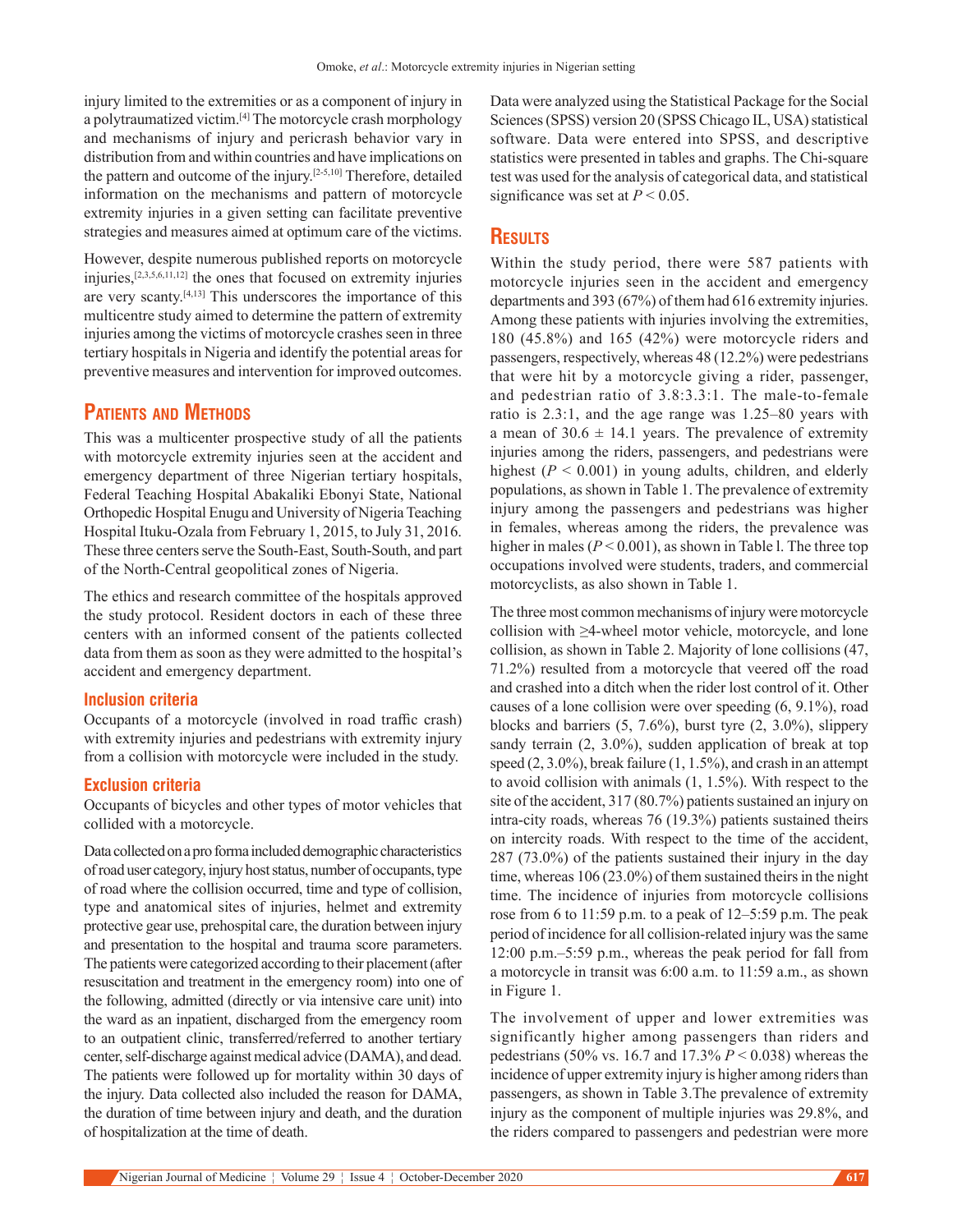| Table 1: Riders, passengers and pedestrians by sociodemographic characteristics |            |                |                |              |           |  |
|---------------------------------------------------------------------------------|------------|----------------|----------------|--------------|-----------|--|
| <b>Population characteristics</b>                                               | Riders (%) | Passengers (%) | Pedestrian (%) | Total $(\%)$ | $\pmb{P}$ |  |
| Age                                                                             |            |                |                |              |           |  |
| $0 - 17$                                                                        | 4(8.7)     | 20(43.5)       | 22(47.8)       | 46(11.7)     | 0.001     |  |
| 18-39                                                                           | 142(53.4)  | 109(41.0)      | 15(5.6)        | 266(67.7)    |           |  |
| $40 - 65$                                                                       | 31(43.1)   | 31(43.1)       | 10(13.9)       | 72(18.3)     |           |  |
| >65                                                                             | 3(33.3)    | 5(55.6)        | 1(11.1)        | 6(2.3)       |           |  |
| <b>Sex</b>                                                                      |            |                |                |              |           |  |
| Male                                                                            | 164(60.1)  | 86 (31.5)      | 23(8.4)        | 273(69.5)    | 0.001     |  |
| Female                                                                          | 16(13.3)   | 79 (65.8)      | 25(20.8)       | 120(30.5)    |           |  |
| Occupation                                                                      |            |                |                |              |           |  |
| Students/pupils                                                                 | 30(26.4)   | 62(52.5)       | 26(22.0)       | 118(30.6)    | 0.001     |  |
| Traders                                                                         | 34(42.5)   | 40(50)         | 6(7.5)         | 80(20.4)     |           |  |
| Commercial motor cyclist/drivers                                                | 52 (92.9)  | 4(7.1)         | 0(0.0)         | 56 (14.2)    |           |  |
| Farmers                                                                         | 18(39.1)   | 23(50.0)       | 5(10.9)        | 49 (11.7)    |           |  |
| Artisans                                                                        | 18(60.0)   | 12(40.0)       | 0(0.0)         | 30(7.61)     |           |  |
| Civil servants                                                                  | 7(38.9)    | 7(38.9)        | 4(22.2)        | 18(4.6)      |           |  |
| Police/army/security agents                                                     | 9(64.3)    | 4(28.6)        | 1(7.1)         | 14(3.6)      |           |  |
| Unemployed school leavers/graduates                                             | 3(37.5)    | 4(50.0)        | 1(12.5)        | 8(2.0)       |           |  |
| Teachers                                                                        | 3(42.9)    | 1(14.3)        | 3(42.9)        | 7(1.8)       |           |  |
| House wives                                                                     | 0(0.0)     | 4(66.7)        | 2(33.3)        | 6(1.5)       |           |  |
| Health workers                                                                  | 2(66.7)    | 1(33.3)        | 0(0.0)         | 3(0.8)       |           |  |
| Clergy                                                                          | 2(100)     | 0(0.0)         | 0(0.0)         | 2(0.5)       |           |  |
| Lawyers                                                                         | 0(0.0)     | 2(100)         | 0(0.0)         | 2(0.5)       |           |  |
| Accountant/banker                                                               | 1(50.0)    | 1(50.0)        | 0(0.0)         | 1(0.5)       |           |  |
| Engineer                                                                        | 1(0.0)     | 0(0.0)         | 0(0.0)         | 1(0.3)       |           |  |

**Table 2: Distribution of the extremity injuries by road type and crash morphology and mechanism of injury**

| Crash morphology/mechanism of injury                  | Inter city road $(\%)$ | Intra city road $(\%)$ | Total $(\%)$ |
|-------------------------------------------------------|------------------------|------------------------|--------------|
| Collision related mechanism of injury                 |                        |                        |              |
| Motorcycle $-\geq 4$ wheel motor vehicle<br>collision | 36(21.3)               | 133 (78.7)             | 169(43.0)    |
| Motorcycle – motorcycle collision                     | 13(15.7)               | 70 (84.3)              | 83(21.1)     |
| Motorcycle – auto tricycle collision                  | 1(6.3)                 | 15(4.7)                | 16(4.1)      |
| Motorcycle-bicycle collision                          | 0(0.0)                 | 2(100)                 | 2(0.5)       |
| Motorcycle – pedestrian collision                     | 7(15.7)                | 37(84.1)               | 44(11.2)     |
| Motorcycle lone collision                             | 17(25.8)               | 48 (74.2)              | 66(16.8)     |
| Noncollision related mechanism of injury              |                        |                        |              |
| Fall from motorcycle in transit                       | 1(16.7)                | 5(83.3)                | 6(1.5)       |
| Entrapment of extremity in wheel spoke                | 1(14.3)                | 6(85.7)                | 7(1.8)       |
|                                                       |                        |                        |              |

*χ*2 =5.590, df=7, *P*=0.588

likely to be polytraumatized (59.0% vs. 30.8 and 10.3%, *P* < 0.003), as shown in Table 3. Of the 616 injuries sustained, fractures, bruises/contusion and lacerations were the three most common types of injuries as also shown in Table 3. The three top associated injuries were traumatic brain injury (TBI) maxillofacial and chest injuries; the incidence of head injury was significantly higher among the riders than passengers and pedestrians as also shown in Table 3. The incidence of associated TBI correlated  $(P = 0.033)$  with the type of extremity involved, it was 32.7%, 22%, and 16.2% among the victims that sustained upper, lower, and both extremities injuries, respectively. Fractures, dislocations, and bruises/contusions were the most common bone, joint, and soft-tissue injury, respectively, as shown in Table 4. The three most commonly fractured bones were tibia, fibula, and femur, whereas the three top joints dislocated were ankle, hip, and shoulder, as shown in Figure 2. The leg was the most common site for bruise abrasion and laceration, whereas the foot was the most common site of avulsion injury as shown in Figure 3.

The mean and median injury – hospital arrival interval was 82.2 h and 1.5 h, respectively. Injury to hospital interval correlated  $(P < 0.001)$  with the type of injury sustained by the patient as shown in Table 5. The rate of presentation to the hospital in the first 6 h of injury was significantly higher among patients with soft-tissue injuries only and dislocations only compared to those that had only fractures (86% and 80% vs. 60.4%. *P*< 0.001), as also shown in Table 5. The rate of delayed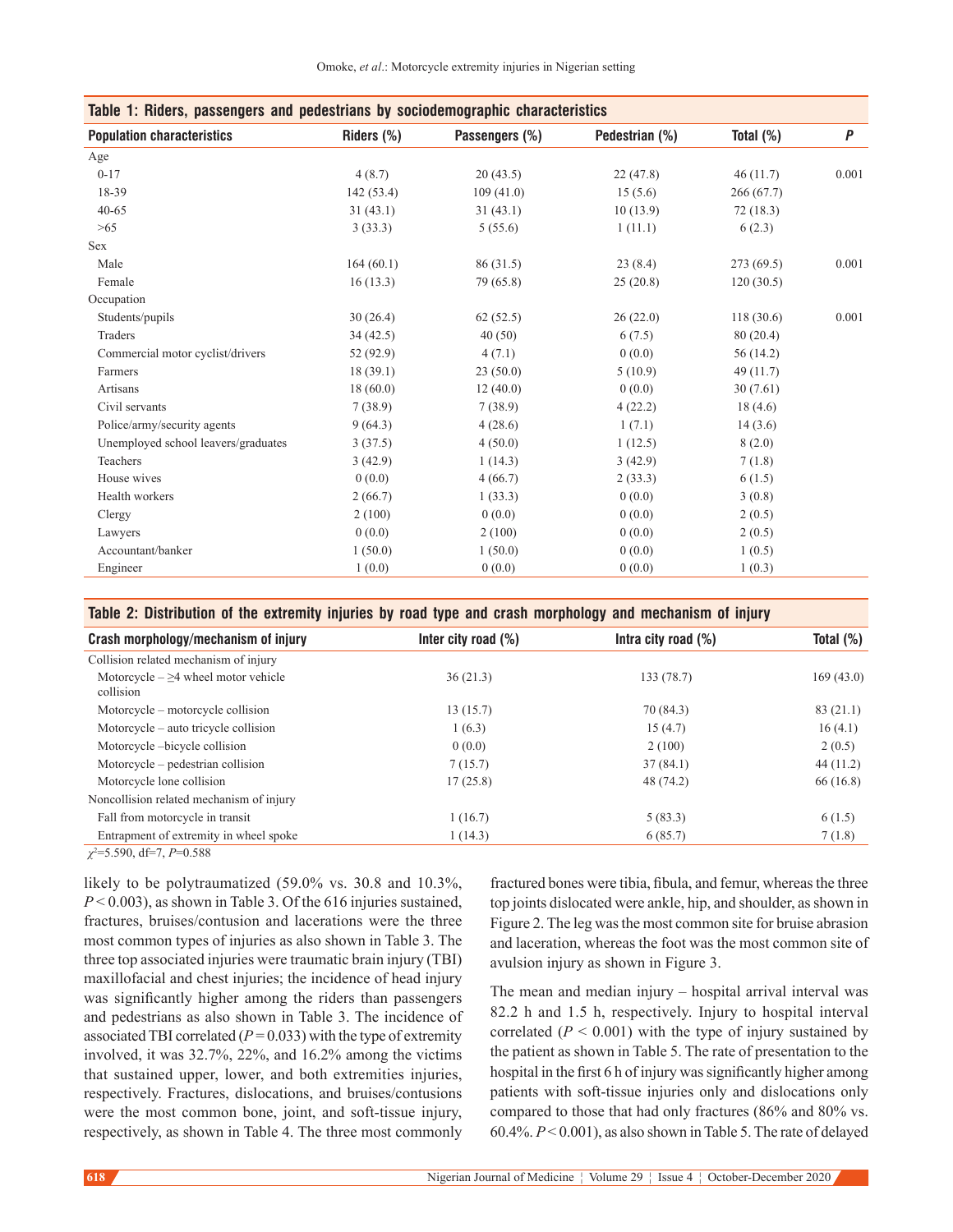| Table 3: Riders, passengers and pedestrian by type of extremity, mode of presentation and associated injury |            |                |                |              |       |  |  |
|-------------------------------------------------------------------------------------------------------------|------------|----------------|----------------|--------------|-------|--|--|
| Extremity/mode of presentation/associated injuries                                                          | Riders (%) | Passengers (%) | Pedestrian (%) | Total $(\%)$ | P     |  |  |
| Extremity                                                                                                   |            |                |                |              |       |  |  |
| Upper                                                                                                       | 52(53.1)   | 39(39.8)       | 7(7.1)         | 98 (24.9)    | 0.038 |  |  |
| Lower                                                                                                       | 98 (43.2)  | 92(40.5)       | 37(16.3)       | 227(57.8)    |       |  |  |
| Upper and lower                                                                                             | 30(16.7)   | 34(50.0)       | 4(5.9)         | 68 (17.3)    |       |  |  |
| Mode of presentation                                                                                        |            |                |                |              |       |  |  |
| Isolated extremity injury                                                                                   | 111(40.2)  | 129(46.7)      | 36(13.6)       | 276 (70.2)   | 0.003 |  |  |
| Component of multiple injuries                                                                              | 69(59.0)   | 36(30.8)       | 12(10.3)       | 117(29.8)    |       |  |  |
| Associated injuries                                                                                         |            |                |                |              |       |  |  |
| Traumatic brain injury                                                                                      |            |                |                |              |       |  |  |
| Yes                                                                                                         | 53 (57.0)  | 28(30.0)       | 12(12.9)       | 93 (23.7)    | 0.024 |  |  |
| No                                                                                                          | 127(42.3)  | 36(12.0)       | 137(45.7)      | 300(76.3)    |       |  |  |
| Maxillofacial injury                                                                                        |            |                |                |              |       |  |  |
| Yes                                                                                                         | 19(65.5)   | 8(27.6)        | 2(6.9)         | 29(7.4)      | 0.085 |  |  |
| No                                                                                                          | 161(44.2)  | 157(43.1)      | 46(12.6)       | 364(92.6)    |       |  |  |
| Chest injury                                                                                                |            |                |                |              |       |  |  |
| Yes                                                                                                         | 16(69.6)   | 6(26.1)        | 1(4.3)         | 23(5.9)      | 0.057 |  |  |
| No                                                                                                          | 164(44.3)  | 159(43.0)      | 47(12.7)       | 370 (94.1)   |       |  |  |
| Abdominal injury                                                                                            |            |                |                |              |       |  |  |
| Yes                                                                                                         | 5(100)     | 0(0.0)         | 0(0.0)         | 5(1.3)       | 0.050 |  |  |
| No                                                                                                          | 175(45.1)  | 165(42.5)      | 48 (12.4)      | 388 (98.7)   |       |  |  |
| Spinal injury                                                                                               |            |                |                |              |       |  |  |
| Yes                                                                                                         | 2(100)     | 0(0.0)         | 0(0.0)         | 2(0.5)       | 0.304 |  |  |
| No                                                                                                          | 178 (45.5) | 165(42.3)      | 48 (12.3)      | 391 (99.5)   |       |  |  |

## **Table 4: Distribution of 616 extremity injuries by riders, passengers and pedestrian**

| Type of<br>extremity injury  | <b>Riders</b>  | <b>Passengers</b> | Pedestrian     | Total $(\%)$ |
|------------------------------|----------------|-------------------|----------------|--------------|
| <b>Bones</b>                 |                |                   |                |              |
| Close fracture               | 63             | 56                | 17             | 136(22.1)    |
| Open fracture                | 30             | 25                | 5              | 60(9.7)      |
| Joints                       |                |                   |                |              |
| Dislocation                  | 7              | 6                 | 3              | 15(2.4)      |
| Sprain                       | $\overline{2}$ | 1                 | $\overline{2}$ | 5(0.8)       |
| Soft tissues                 |                |                   |                |              |
| Bruises/<br>contusion        | 76             | 68                | 24             | 168(27.3)    |
| Abrasions/<br>friction burns | 20             | 21                | 1              | 42(6.8)      |
| Lacerations                  | 66             | 57                | 10             | 133 (21.6)   |
| Avulsion injury              | 11             | 20                | 1              | 32(5.2)      |
| Crush injury                 | 6              | 5                 | $\theta$       | 11(1.8)      |
| Neurovascular                |                |                   |                |              |
| Nerve injury                 | 2              | $\theta$          | $\mathbf{0}$   | 2(0.3)       |
| Vascular injury              | 3              | 1                 | 1              | 5(0.8)       |
| Traumatic<br>amputation      | 5              | $\overline{2}$    | $\theta$       | 7(1.1)       |



**Figure 1:** Motorcycle extremity injury by type of collision/mechanism and time of injury

with fracture only, fracture/soft tissue, and soft tissue accounted for 16 (76.2%), 3 (14.3%) and 2 (9.5%) of the entire visit to TBS prior to the presentation to the hospital.

presentation to the hospital later than 24 h was significantly higher among patients that sustained only fracture, as also shown in Table 5. Nineteen out of the 173 (11%) patients with fractures sought care from a traditional bonesetter (TBS) prior to presentation to the hospital. Seventeen of the 21 (81%) of patients that sought TBS care presented later than 24 h. Patients

There was no pre-hospital care for 286 (72.8%) of the patients. The means of transportation of victims to the hospital were car (265, 67.4%) auto tricycle (65, 16.5%), motorcycle (25, 6.4%), van (14, 3.6%), bus (13, 3.3%), jeep (2, 0.5%), hospital ambulance (1, 0.3%), and others (19, 2.1). None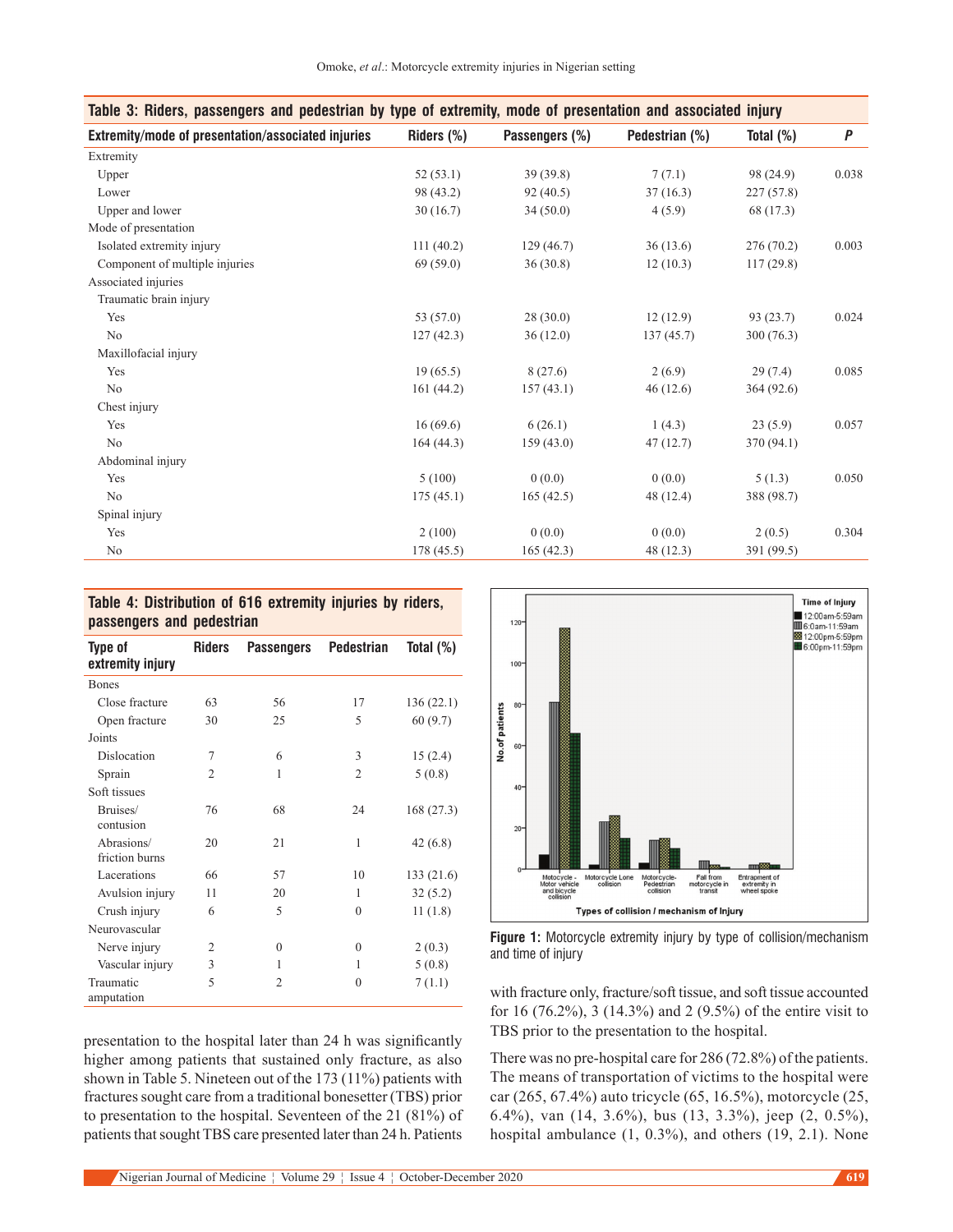Omoke, *et al*.: Motorcycle extremity injuries in Nigerian setting

| Bone          |             | Fracture     | Total (%) | Joint    | Dislocation (%) Sprain(%) |         |
|---------------|-------------|--------------|-----------|----------|---------------------------|---------|
|               | Close       | Open         |           |          |                           |         |
| Clavicle      | 14          | 0            | 14(7.1)   | Shoulder | 3(20)                     | 0(0.0)  |
| Scapula       | 1           | $\bf{0}$     | 1(0.5)    |          |                           |         |
|               |             |              |           |          |                           |         |
| Humerus       | 8           | 1            | 9(4.6)    |          |                           |         |
| Radius & ulna | 9           | 3            | 12(6.1)   | Elbow    | 1(6.7)                    | 0(0.0)  |
| Radius        | 4           | 0            | 4(2.0)    |          |                           |         |
| Ulna          | 2           | 0            | 2(1.0)    |          |                           |         |
|               |             |              |           | Wrist    | 1(6.7)                    | 0(0.0)  |
| Scaphoid      | 1           | 0            | 1(0.5)    |          |                           |         |
| Metacarpal    | 3           | 0            | 3(1.5)    | Hip      | 3(20.0)                   | 0(0.0)  |
|               |             |              |           |          |                           |         |
| Pelvis        | 18          | $\pmb{0}$    | 18 (9.2)  |          |                           |         |
|               |             |              |           |          |                           |         |
| Femur         | 35          | 9            | 44 (22.5) | Knee     | 0(0.0)                    | 1(16.7) |
| Patella       | 2           | 2            | 4(2.0)    |          |                           |         |
| Tibia &fibula | 20          | 30           | 50 (25.5) |          |                           |         |
| Tibia         | 13          | $8 \cdot$    | 21(10.7)  |          |                           |         |
| Fibula        | 6           | $\mathbf{1}$ | 7(3.6)    |          |                           |         |
|               |             |              |           | Ankle    | 6(40.0)                   | 5(83.3) |
| Calcaenus     | 1           | 0            | 1(0.05)   |          |                           |         |
| Metatarsal    | 0           | 4            | 4(2.0)    | Foot     | 1(6.7)                    | 0(0.0)  |
| Toe phallanx  | $\mathbf 0$ | 1            | 1(0.5)    |          |                           |         |

**Figure 2:** Distribution of extremity bone and joint injuries by type and anatomical site



**Figure 3:** Distribution of extremity soft tissue injuries by type and anatomical site

of the victims was wearing a crash helmet, high boots, and extremity protective gear at the time of the crash with the motorcycle.

Eight patients died, giving a 30‑day mortality rate of 2%. All the patients that died presented to the hospital within the first 6 h of injury with a mean injury to hospital arrival interval of 1 h 15 min. The duration of hospital admission at the time of death was  $\leq 1$  h in 25% (2/8), 1–6 h in 50% (4/8), 7–24 h in 12.5% (1/8) and  $> 24$  h–6 days in 12.5% (1/8) among the patient that died. Of the 8 patients that died, 5 (62.5%), 2 (25%) and 1 (12.5%) of them were motorcycle riders,

pedestrians and passengers respectively. Seven (87.5%) of the patients that died were multiply injured and all had severe TBI whereas one of the mortalities was due to septic shock that complicated an isolated extremity crush injury. Hypovolemic shock was involved in the death of two patients, one with pelvic fracture, TBI and maxillofacial injuries; the other with a femur fracture, head and abdominal injury. Of the 385 survivors (98%), 183 (47.5%) were treated in the emergency room and discharged, 176 (45.7%) were admitted and treated in the surgical ward and discharged, 2 (0.5%) were transferred/referred, and 24 (6.2%) discharged self against medical advice.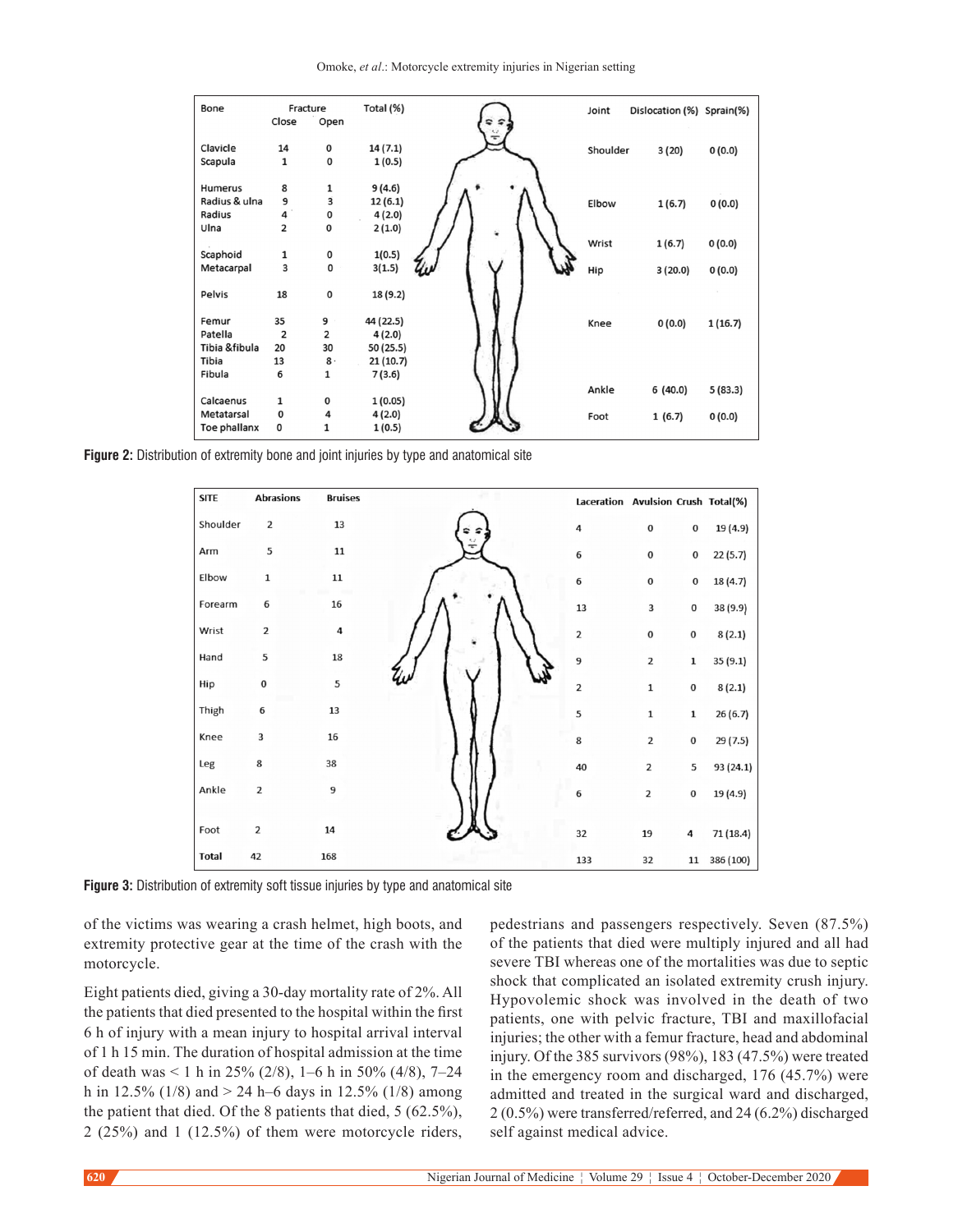#### **Table 5: Distribution of the patients by injury sustained and injury to hospital arrival interval**

| <b>Injury sustained</b> | Time interval, $n$ (%) |          |           |           |  |  |  |  |
|-------------------------|------------------------|----------|-----------|-----------|--|--|--|--|
|                         | 0-6 h                  | 7-24 h   | >24 h     | Total     |  |  |  |  |
| Fracture/dislocation    | 4(80.0)                | 1(20.0)  | $\theta$  | 5(1.3)    |  |  |  |  |
| Soft tissues/fractures  | 41(71.9)               | 7(12.5)  | 9(15.8)   | 57(14.5)  |  |  |  |  |
| Fracture only           | 67(60.4)               | 12(10.8) | 32(28.8)  | 111(28.2) |  |  |  |  |
| Dislocation only        | 5(83.3)                | $\theta$ | 1(16.7)   | 6(1.5)    |  |  |  |  |
| Soft tissues only       | 184 (86.0)             | 14(6.5)  | 16(7.5)   | 214(54.5) |  |  |  |  |
| Total                   | 301 (76.6)             | 34(8.7)  | 58 (14.8) | 393 (100) |  |  |  |  |
|                         |                        |          |           |           |  |  |  |  |

*χ*2 =33.69, df=8, *P*<0.001

# **Discussion**

In this study, the involvement of the extremities in over two-third of patients with motorcycle injuries, is similar to the findings in previously published studies $[2-6,13]$  and indicates that the extremity is the most vulnerable anatomical region affected in motorcycle crashes. The male-to-female ratio and the mean age in this study is close to 2.8:1 and 30 years, respectively, reported by Oluwadiya *et al*. in Ife South‑west Nigeria.[4] The negative socio-economic impact resulting from the involvement of a predominantly young and active male population is an additional burden to the morbidity of motorcycle extremity injuries. The rider passenger pedestrian ratio of 3.8:3–3:1 and 13% of the riders that are females in this study is quite different from 1.85:1.6:1 and 0% of females among the riders with motorcycle limb injuries reported by Oluwadiya *et al*. almost two decades ago when the commercial motorcycle was an emerging means of transportation in South-west Nigeria.<sup>[4]</sup> In this setting, the use of commercial motorcycle as a means of transport was at its peak in the period of the study, and female riders are common, especially in the rural areas. This is a plausible explanation for these differences observed. The occupational distribution of the patients in this study is a reflection of the predominance of the low socioeconomic class in the use of motorcycle as a means of transport in developing countries that have been well documented in previously published reports.[2,4]

The result of this study indicates that extremity injury is most prevalent in motorcycle versus motor vehicle collisions; a finding similar to the ones reported by Oluwadiya *et al*. in South-west Nigeria and Lateef Fatimah in Singapore.[4,14] The exact reason for the predominance of motorcycle – motor vehicular collisions in the mechanism of extremity injury is not evident in this study. The use of motorcycles mainly on intracity roads by students, traders and others commuting to and fro the school, market and places of work during the day perhaps explains the predominance of collisions and extremity injuries on intracity roads and during the day time.

In this study, the lower extremity, the site of more than half of the injuries, was the topmost anatomical region involved and this is also similar to the findings in previously published reports.[4,12-16] The very high vulnerability of lower extremity to motorcycle injuries has been attributed to the squeezing of

the lower extremity of the occupants between the motorcycles and impacting vehicle, object or ground, and the direct impact on the lower extremity in motorcycle pedestrian collisions.[14,15] The use of high boot and impact protective gear has been shown by Otte *et al*. to reduce the incidence and severity of lower extremity injuries in motorcycle crash.<sup>[17]</sup> However, in this study none of the riders wore protective gear at the time of injury. This is an identified area of intervention to reduce the incidence and severity of motorcycle extremity injuries, and it calls for public enlightenment on the importance of protective devices in secondary injury prevention.

In this study, TBI is the topmost associated injury, and this is close to 27.8% reported by Oluwadiya *et al*., and quite different from 53% reported by Cawich *et al*. in Jamaica.[15] The rate of associated TBI that was significantly less in those with lower extremity injuries compared to those with upper extremity injuries is consistent with the rarity of TBI (0.5%) among the victims (all with crash helmets) with lower extremity injury reported by Lateef in Singapore.<sup>[14]</sup>

The three top fractured bones in this study are also similar to tibia, fibula and femur reported by Oluwadiya *et al*. but differs from tibia, fibula and radius reported by Cawich *et al*. in Jamaica, and leg, hand and wrist fractures by Batista *et al*. in Brazil.[15,18] The exact reasons for the differences in the distribution of fractures by bone in reports from Nigeria, Jamaica and Brazil are not evident. The anatomic location of leg and foot, forearm and hand is such that the regions are more exposed to absorption of energy in the event of collisions; this perhaps explains the predominance of soft tissue injuries observed in these sites.

In the settings of this study, patronage of traditional bone setters by patients with a musculoskeletal injury especially fractures is common, and delays in decisions to seek orthodox care for fractures as well as visits to TBS prior to presentation influence the injury hospital arrival interval.<sup>[19]</sup> This perhaps explains delayed presentation to the hospital that significantly correlated with the presence of fracture among the patients.

The mortality rate observed in this study is comparable to the rates in other published reports.[4,15] However, one case of mortality from isolated extremity crush injury complicated by septic shock in this study is quite different from multiple injuries that accounted for all the mortalities reported from Jamaica by Cawich *et al*. [15] The involvement of TBI in over 85% of those that died and the none use of crash helmet by all the victims (including the law enforcement agents among them) at the time of injury is a serious secondary injury prevention concern that calls for re‑orientation and enforcement of already existing laws on the use of crash helmet by motorcycle riders and passengers.

The strength of this study is in being a multicenter and prospective one. The limitation is it being a hospital-based study and may not be a representation of the entire population